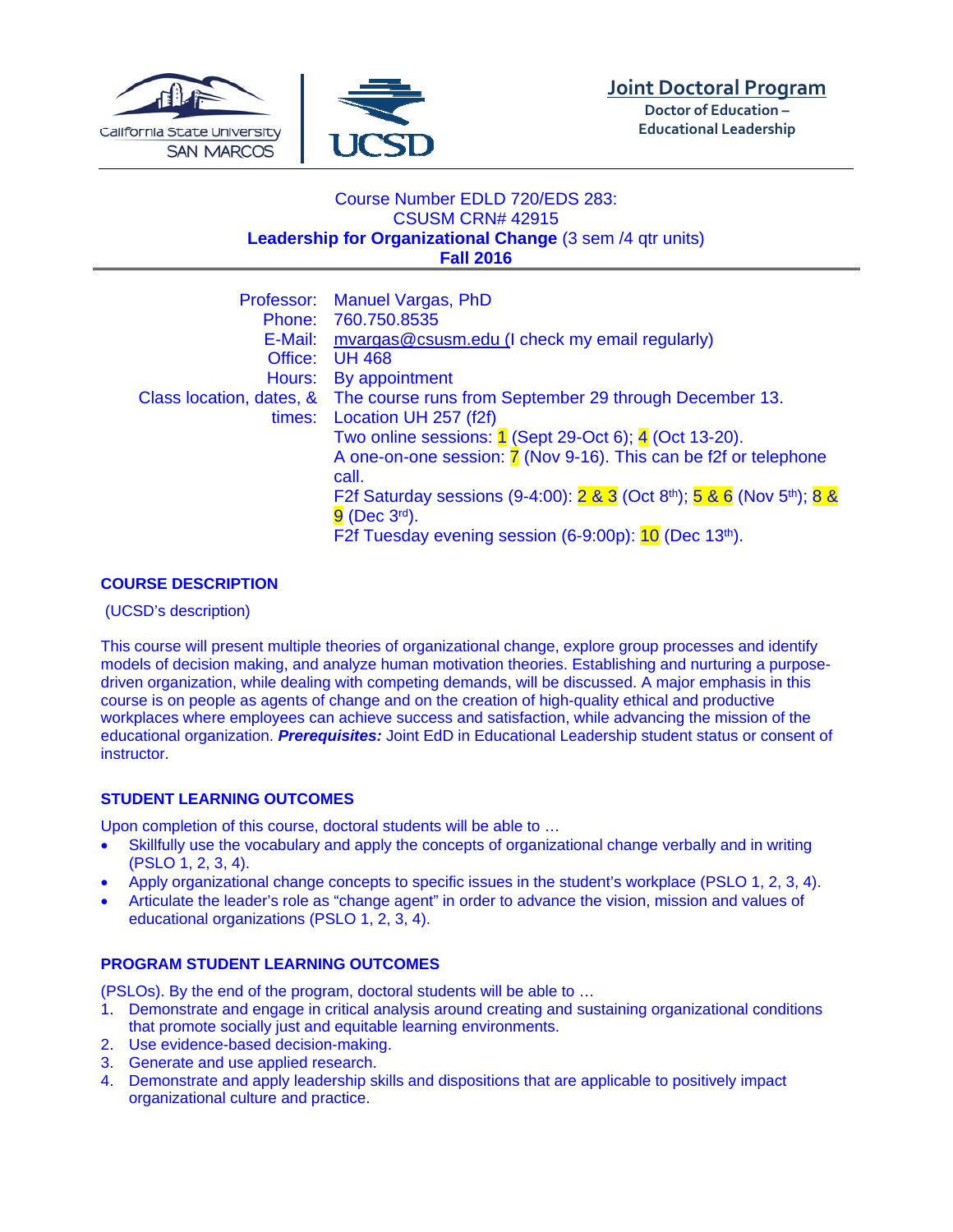

#### SCHOOL OF EDUCATION

*Engaging diverse communities through leading and learning for social justice.*

**www.csusm.edu/soe**

## **SCHOOL OF EDUCATION MISSION & VISION STATEMENT**

*(Adopted by SOE Governance Community, January 2013)* 

#### *Vision*

To serve the educational needs of local, regional, and global communities, the School of Education advances innovative practice and leadership by generating, embracing, and promoting equitable and creative solutions.

### *Mission*

The mission of the School of Education community is to collaboratively transform education. We:

- Create community through partnerships
- Promote and foster social justice and educational equity
- Advance innovative, student-centered practices
- Inspire reflective teaching and learning
- Conduct purposeful research
- Serve the School, College, University, and Community

## **BASIC TENETS OF OUR CONCEPTUAL FRAMEWORK**

- Student centered education
- Research and theory specific to the program field inform practice
- Connections and links between coursework and application
- Strong engagement between faculty and candidates
- Co-teaching clinical practice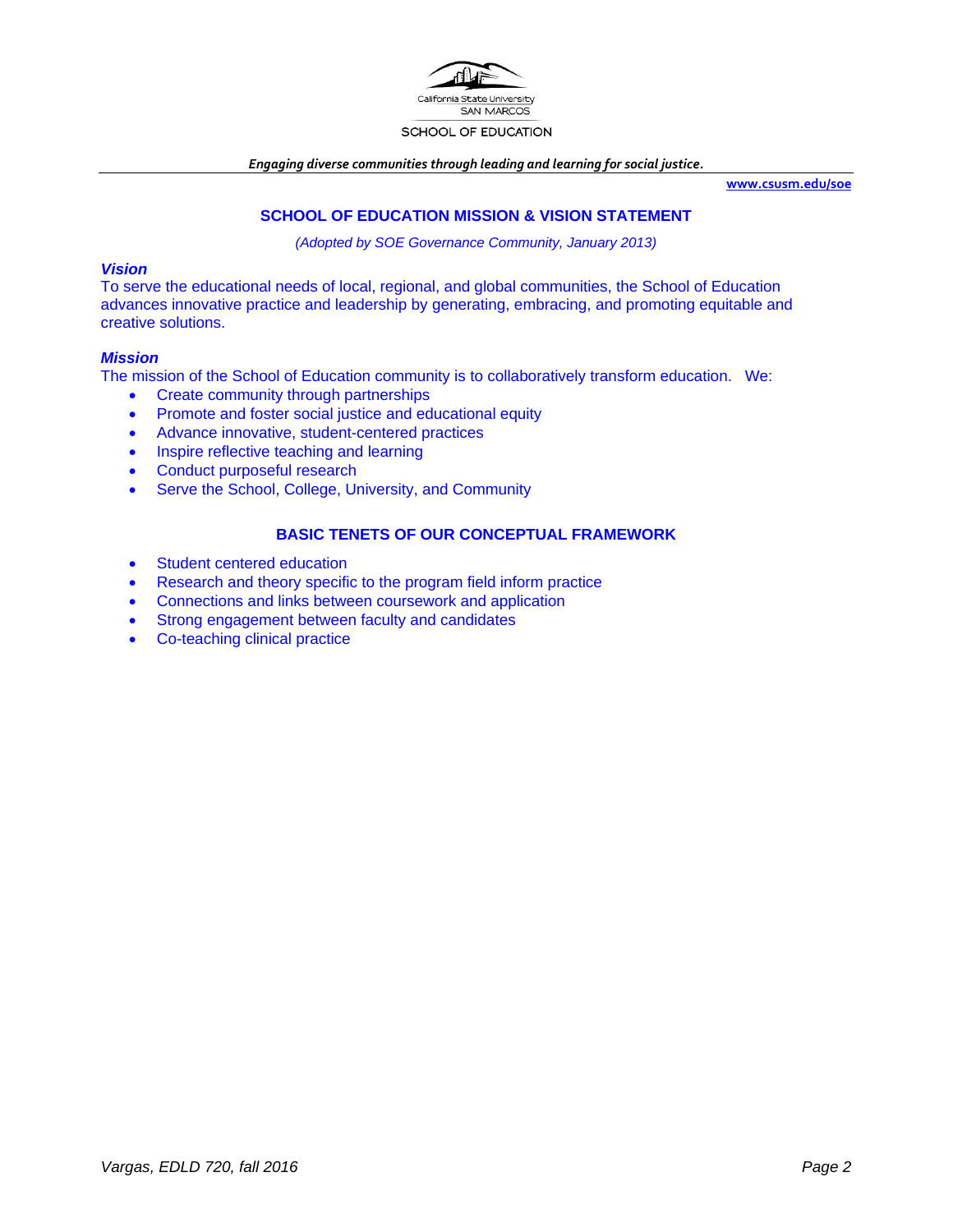## **CULTURALLY RESPONSIVE PEDAGOGY AND SOCIALLY JUST OUTCOMES**

### **Joint Doctoral Program Attendance Policy**

- Brafman, O. & Beckstrom, R.A. (2007). *The Starfish and the spider: The unstoppable power of leaderless organizations.* New York, NY: Penguin Books. ISBN 978-1-59184-183-8.
- Fullan, M. (2011). *Change leader: Learning to do what matters most*. San Francisco, CA: Jossey-Bass. ISBN 978-0-470-58213-8.
- Individually chosen (w/ instructor's approval) books related to organizational change and related course topics. See approved reading list at the end of this course syllabus for book choices; first-come-first-pick basis. Secure copy of chosen title on your own.
- Case studies from journal articles (Open access). In Cougar Courses.
- See additional online resources.

https://www.google.com/search?q=Change+and+leadership&tbm=isch&tbo=u&source=univ&sa=X&ved=0ah UKEwjBqLzi8MHLAhVL3mMKHeo-D0UQsAQIQA&biw=1609&bih=947

http://www.nwlink.com/~donclark/leader/leadchg.html

### **GENERAL CONSIDERATIONS**

#### **Joint Doctoral Program Attendance Policy**

Students *must* participate in at least 80% of the course sessions to receive an A for this course. Additional absences may further impact the course grade. If the absence is predictable (e.g. professional obligation), the student should inform the instructor ahead of time. If the absence is unanticipated, the student should initiate contact with the instructor as soon as possible. Notification of an absence does not constitute an excuse.

#### **CSUSM Accommodation Services (**http://www.csusm.edu/dss/**)**

Candidates with disabilities who require reasonable accommodations must be approved for services by providing appropriate and recent documentation to the Office of Disable Student Services (DSS). This office is located in Craven Hall 4300, and can be accessed by phone at (760) 750-4905, or TTY (760) 750-4909. Candidates authorized by DSS to receive reasonable accommodations should meet with their instructor during office hours or, in order to ensure confidentiality, in a more private setting.

#### **CSUSM Academic Honesty Policy**

The following is an excerpt of the CSUSM's policy:

Students will be expected to adhere to standards of academic honesty and integrity, as outlined in the Student Academic Honesty Policy. All written work and oral assignments must be original work. All ideas/materials that are borrowed from other sources must have appropriate references to the original sources. Any quoted material should give credit to the source and be punctuated with quotation marks.

Students are responsible for honest completion of their work including examinations. There will be no tolerance for infractions. If you believe there has been an infraction by someone in the class, please bring it to the instructor's attention. The instructor reserves the right to discipline any student for academic dishonesty in accordance with the general rules and regulations of the university. Disciplinary action may include the lowering of grades and/or the assignment of a failing grade for an exam, assignment, or the class as a whole.

(http://www.csusm.edu/policies/active/documents/Academic\_Honesty\_Policy.html)

Sanctions at the university level may include suspension or expulsion from the university.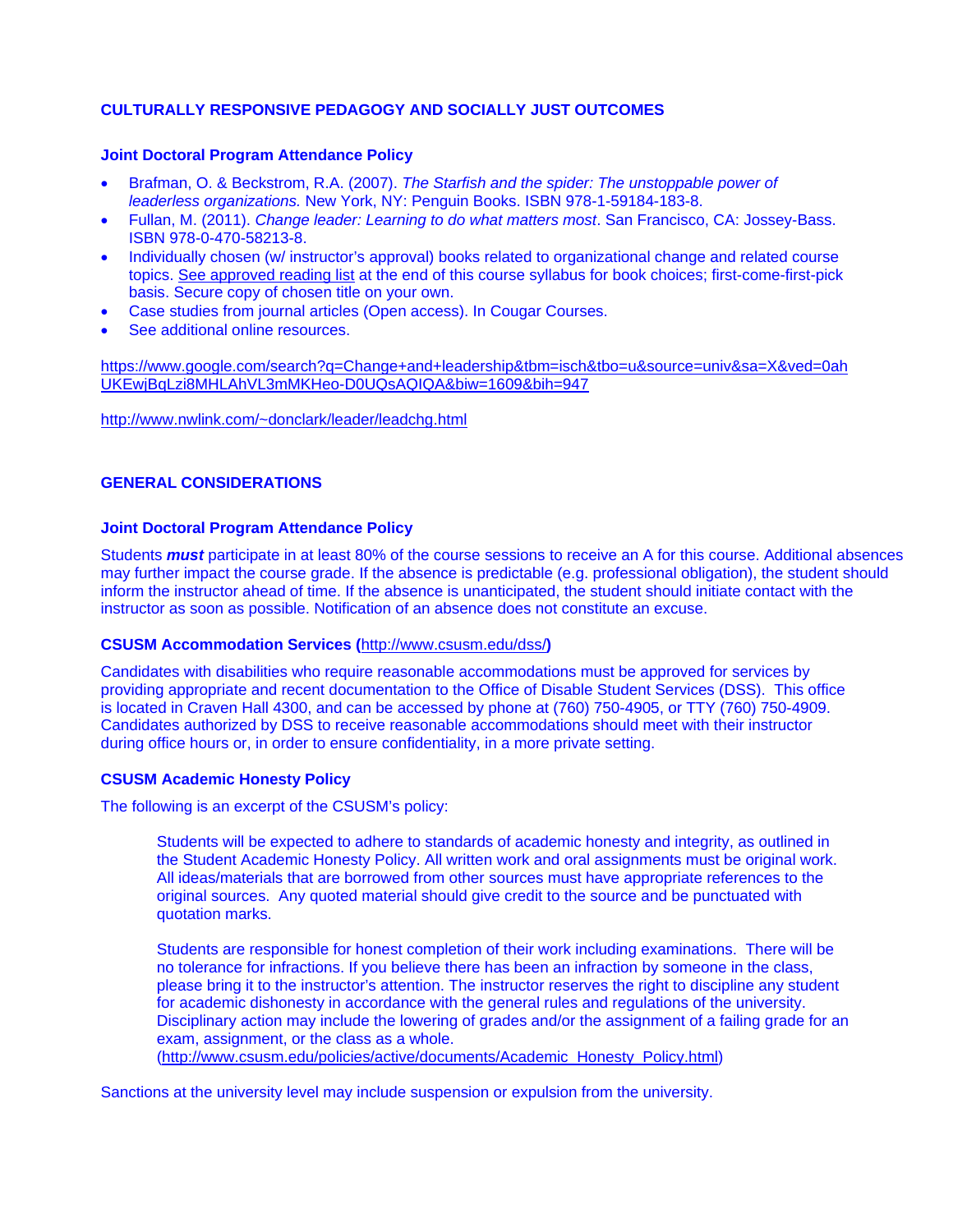### **OUR LEARNING COMMUNITY**

The following Community Agreements and Teaching/Learning Philosophy will serve as the foundational principles by which we relate to each other as we learn together. As a community, we can add specifics to these principles as we need.

#### **Community Agreements**

- We speak from our own experience
- We are open to hearing others
- We share air time equitably
- We are willing to have our thinking challenged
- We respect confidentiality
- We share experiences that are issue focused, not necessarily who said it or where
- Each of us participates using a "value added" approach by expanding upon ideas, providing examples, and/or expressing a different perspective.

### **GRADING and General Evaluation Rubric**

(100-95=A; 94-89=A-/B+; 88-83=B/B-; 82-77=C)

This rubric represents a set of general guidelines that we will use to evaluate your work. As a doctoral candidate, it is critical that you communicate your ideas through multiple formats. The written word is a powerful demonstrator of your knowledge, skills, and dispositions. Therefore, we hold high expectations of your performance and we are committed to providing you with useful and meaningful feedback that will support your learning and continued development as an educational leader.

| <b>Does not meet standards</b>                                                                                                                                                                                                                                                                                                                                                                                                                                                                         | <b>Approaching Standards</b>                                                                                                                                                                                                                                                                                                                                                                                                                                                                                                     | <b>Meets Standards (A)</b>                                                                                                                                                                                                                                                                                                                                                                                                                                                                                                                                                                                                                                                                                                                                                    |
|--------------------------------------------------------------------------------------------------------------------------------------------------------------------------------------------------------------------------------------------------------------------------------------------------------------------------------------------------------------------------------------------------------------------------------------------------------------------------------------------------------|----------------------------------------------------------------------------------------------------------------------------------------------------------------------------------------------------------------------------------------------------------------------------------------------------------------------------------------------------------------------------------------------------------------------------------------------------------------------------------------------------------------------------------|-------------------------------------------------------------------------------------------------------------------------------------------------------------------------------------------------------------------------------------------------------------------------------------------------------------------------------------------------------------------------------------------------------------------------------------------------------------------------------------------------------------------------------------------------------------------------------------------------------------------------------------------------------------------------------------------------------------------------------------------------------------------------------|
| (B- or below)                                                                                                                                                                                                                                                                                                                                                                                                                                                                                          | $($ /B+/A-)                                                                                                                                                                                                                                                                                                                                                                                                                                                                                                                      |                                                                                                                                                                                                                                                                                                                                                                                                                                                                                                                                                                                                                                                                                                                                                                               |
| Includes some of the<br>required elements as<br>delineated in the syllabus<br>Some components of the<br>$\bullet$<br>assignment are included<br>Provides a few concrete<br>$\bullet$<br>details of the information<br>required for the<br>assignment<br>Includes personal<br>$\bullet$<br>viewpoints<br>Organization hard to<br>$\bullet$<br>follow<br>Many mechanical errors,<br>$\bullet$<br>including APA format<br>Hard to read<br>$\bullet$<br>Little sentence/vocabulary<br>$\bullet$<br>variety | Includes required elements<br>$\bullet$<br>as delineated in the syllabus<br>All components of the<br>$\bullet$<br>assignment are included<br>$\bullet$<br>Provides concrete details of<br>$\bullet$<br>the information required for<br>the assignment<br>Includes personal viewpoints<br>$\bullet$<br>Good organization<br>$\bullet$<br>Has few, if any, mechanical<br>$\bullet$<br>errors including APA format<br>Holds interest $-$ is interesting<br>$\bullet$<br>to read<br>Some sentence/vocabulary<br>$\bullet$<br>variety | Includes required elements as<br>$\bullet$<br>delineated in the syllabus<br>All components of the<br>$\bullet$<br>assignment are included<br>Provides concrete details of the<br>$\bullet$<br>information required for the<br>assignment and makes clear<br>connections to class<br>discussions, readings and<br>activities<br>Insightful commentary using<br>$\bullet$<br>personal viewpoints supported<br>by current learning<br>Presents clear and logical<br>$\bullet$<br>organization of thoughts<br>Has few, if any, mechanical<br>$\bullet$<br>errors, including APA format<br>Holds interest $-$ is engaging and<br>$\bullet$<br>thought-provoking to the<br>audience<br>Uses a sophisticated scholar<br>$\bullet$<br>researcher vocabulary and<br>sentence structure |

*Please note: You are expected to submit assignments on time. If you are unable to submit an assignment by the due date, it is your responsibility to contact the instructor before the deadline.*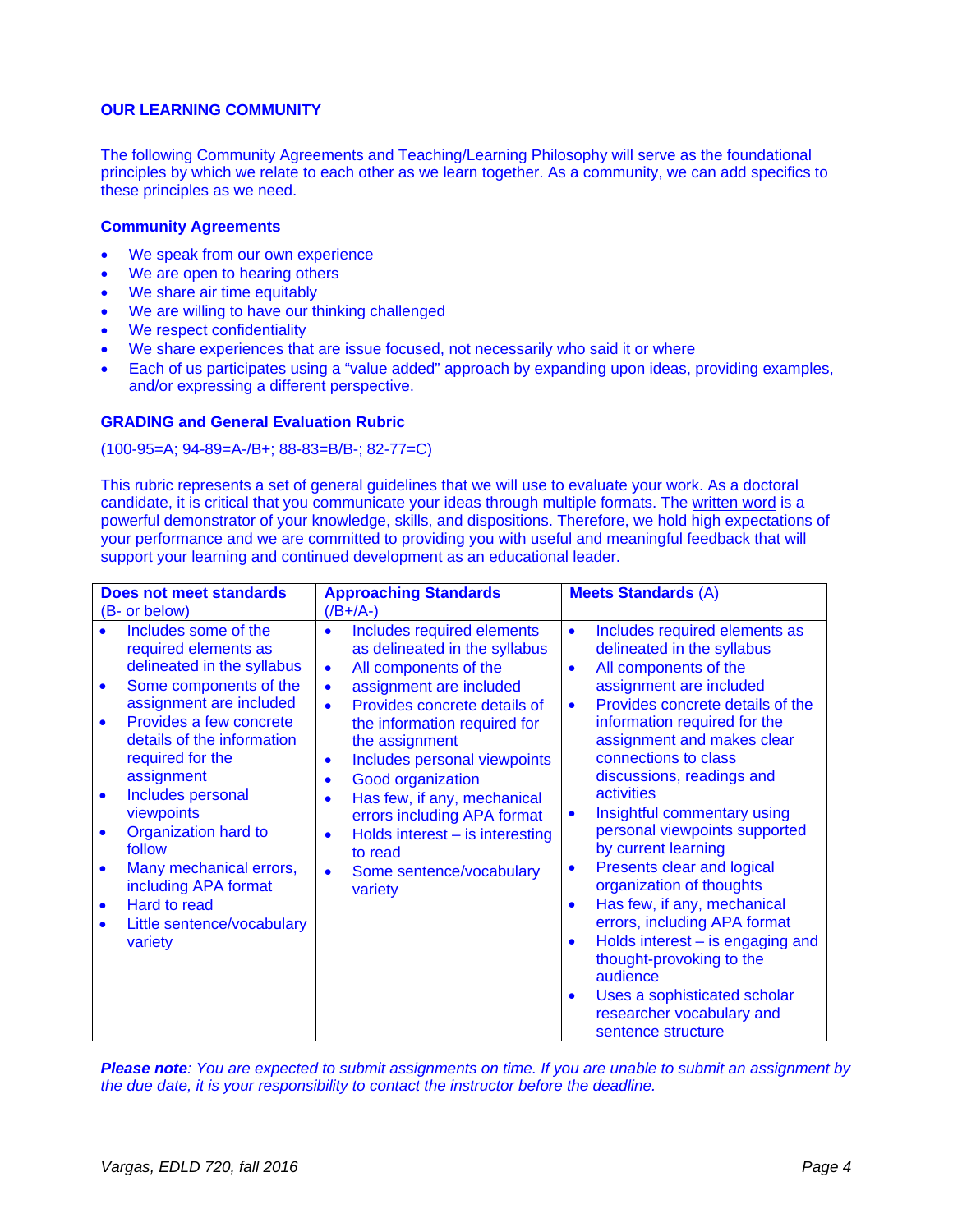We believe a doctoral student ...

- Completes all assignments on time and demonstrates the ability to summarize, analyze, and reflect at sophisticated and complex levels.
- Varies sources of information for assignments, demonstrating high degree of effort in pursuing varied perspectives around important educational issues.
- Completes all the reading assignments and develops thoughtful and thorough responses.
- Produces work that reveals a strong commitment to self-discovery and learning.
- Produces work at a highly professional level in terms of both writing and content.
- Develops a high quality presentation, demonstrating significant learning around a contemporary issue.
- Presents confidently and intelligently, demonstrating effective teaching skills.
- Completes assignments in and out of class with a focus on learning and exploration, pushing himself/herself to better understand the profession through quality work.
- Attends every class meeting and is fully engaged during class.
- Pushes himself/herself to new understandings by participating in discussions, sharing his/her opinions, and valuing others' perspectives.
- Contributes to the positive environment of the class by respecting all members.

## **COURSE REQUIREMENTS**

*Note: The instructor for this course will always work in a timely way with students if a change to the course syllabus or materials is necessary.* 

#### **Assignments**:

All assignments are due on the dates indicated. Assignments must be word-processed, double-spaced, and with standard margins. It is expected that all assignments will reflect graduate-level composition and exposition. Use of electronic spelling and grammar checking is encouraged.

#### 1. Participation (40%)

There is a significant portion of the course grade assigned to participation, which will include student and instructor input. The purpose here is to provide you with more autonomy and decision-making opportunities as a learner.

Your actual presence (including online) and quality participation benefit not only you, as a learner, but your fellow classmates. Thus, having completed pre-session readings and learning activities will assist you in moving discussions and analyses forward, extending other learners' contributions, and allowing more time for reflective thinking. The quality of this course rests on the quality of *your* preparation and participation. You are expected to attend every class, be prepared to contribute, and become an active participant.

The course instructor will utilize online discussion *forum* posts, one-on-one meeting, and in-class activities to evaluate participation. As a learner, you will be given the opportunity to play an active role in determining your participation grade. This means that you will decide what pieces of written evidence you will provide the instructor to demonstrate knowledge gained. Consequently, consider brief weekly summaries of lessons learned, discussion and reading notes, and reflections on knowledge gained as possible pieces of evidence. Presenting evidence of participation is an ongoing communication between you and the course instructor; it is not a one-time communication at the end of the course.

2. Book Report (individual or dyad; refer to reading list for options) (30%)

#### See detailed rubric

3. Organizational Change Action Plan (individual or dyad) (30%)